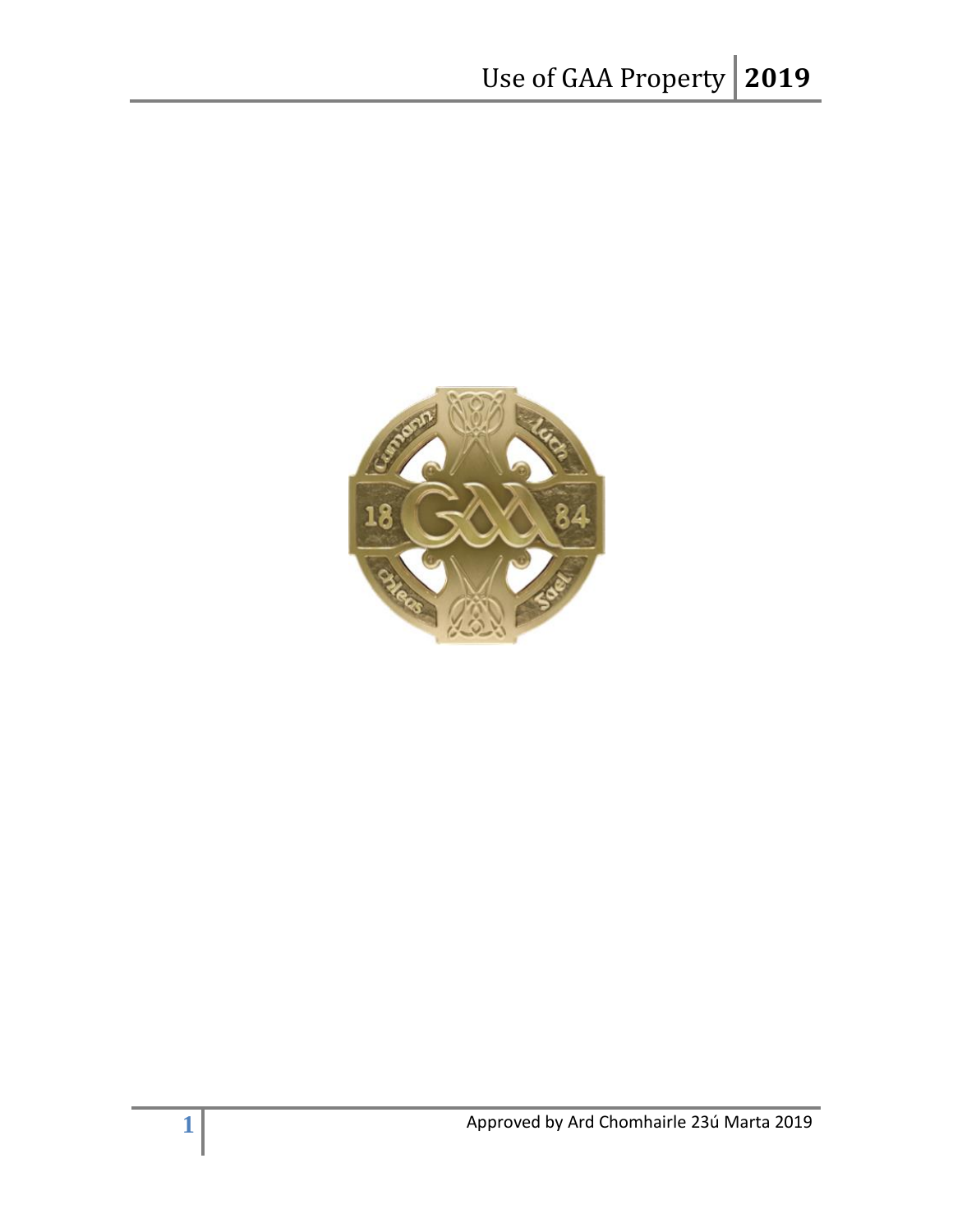### **BACKGROUND**

### **Broad Policy on Use of GAA facilities**

The Gaelic Athletic Association has a policy of ensuring that its grounds and facilities are used exclusively for promotion of our own games and activities. The GAA reviewed its policy position on the matter in 1993 as part of the Report of the Fó-Choiste to prepare policy statements for the Association.

While this policy remains unchanged, several specific rule changes have subsequently refined and qualified this policy

In 2005 Congress voted to allow use of Croke Park on a temporary basis by the Irish national Rugby team and the Republic of Ireland soccer team while Lansdowne Road was under redevelopment.

In 2010 Congress voted to allow Central Council to consider applications for use of Croke Park only, by other sports, on a case by case basis.

In 2012 Congress voted to allow Central Council to consider applications for use of Croke Park and other grounds for use in the Rugby World Cup in 2023 & 2027 if those tournament were to be staged in Ireland.

In 2018 Congress voted to allow Central Council to consider applications for use of GAA grounds outside Ireland by other sports on a case by case basis.

In 2019 Congress voted to allow Central Council to consider applications for use of county grounds, by other sports, on a case by case basis.

In the light of these significant changes it is appropriate to re-affirm and update the GAA's policy position on use of its property. Most of the observations of the 1993 Fó-Choiste retain their relevance today and are retained as current policy on the following basis:

Our primary objective is the development and promotion of Gaelic Games and our grounds and facilities give an essential permanent presence and identity to the Association and to our National Games in their respective locations and communities, in keeping with the Association's purpose and standing.

Were our grounds to be made widely available for games promoted by other organisations in direct competition with our national games it would seriously dilute this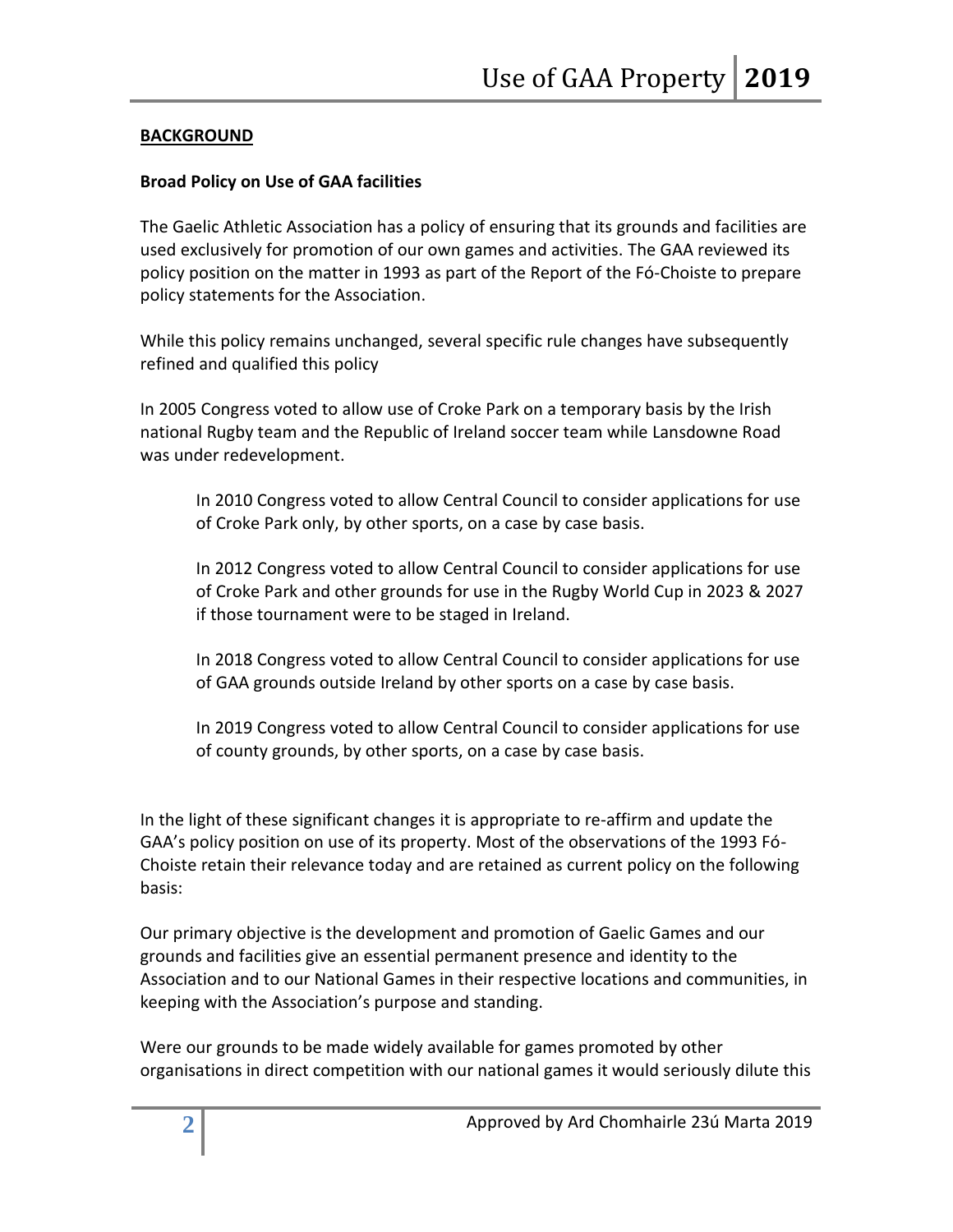presence and the unity of purpose of the Association and would be an absolute contradiction of the Association's aims.

Among the reasons that the GAA does not make the use of its grounds widely available for rival field sports are the following:

- It conflicts with our fundamental aim of promoting Gaelic Games
- It would have a serious adverse effect on the promotion of Gaelic Games in the medium and long term
- The Association would lose the advantage that its facilities provide it with in competing with other – often professional and commercially driven – sports.
- Many GAA grounds are currently over-utilised
- A conflict of interest would lead to grounds not being available at all the times they would be required for the playing of Gaelic Games
- Our playing season would be dictated by the demands of other sports.

The Association's purpose and mandate is to manage its affairs in the best interests of Gaelic Games and in this regard its policy is not unique among sporting bodies.

## **RULE**

## **5.1 Uses of Property**

- (a) All property including Grounds, Club Houses, Halls ,Dressing Rooms and Handball Alleys owned or controlled by units of the Association (''Association Property'') shall be used only for the purpose of or in connection with the playing of the Games controlled by the Association, and for such other purposes, which accord with the Aims of the Association, that may be sanctioned from time to time by the Central Council.
- (b) Central Council has the power, in exceptional circumstances, to authorise the use of Association Property held by a County Committee, Provincial Council or Central Council for activities other than those controlled by the Association in accordance with policy adopted by Central Council.
- (c) Central Council has the power to authorise the use of Association Property which is located outside of Ireland for games other than those controlled by the Association.''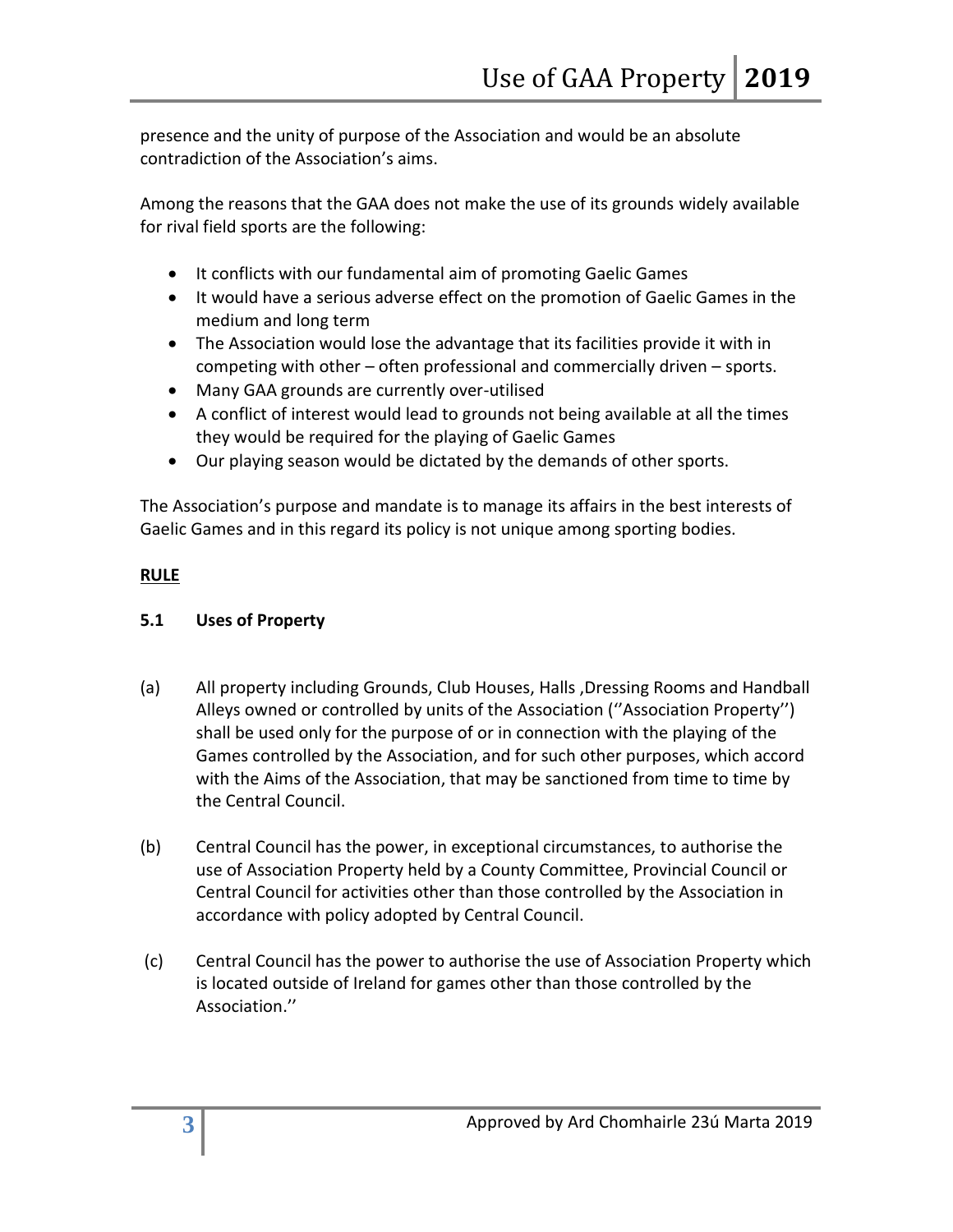## **POLICY**

# **Operational Policy in respect of Ancillary Facilities**

The rule covers grounds, club houses, halls, dressing rooms, handball alleys and any other property owned or controlled by a unit of the Association. In practice GAA premises can probably be interpreted as comprising main and ancillary facilities. Ancillary facilities typically comprise the likes of:

- o Indoor halls
- o Basketball courts
- o Tennis Courts
- o Astroturf facilities (other than full size)

The rule states that such facilities should be used only for the purpose of, or in connection with, the playing of our Games & for such other purposes which accord with our aims *that may be sanctioned by the Central Council.*

Central Council has previously considered:

- a. if the use of ancillary facilities for recreational purposes by groups of individuals conflicts with the aims and objects of the Association and
- b. If they should therefore sanction use of our grounds for such purposes?
- c. Whether non-field sports (e.g. gymnastics) were intended to be covered by the rule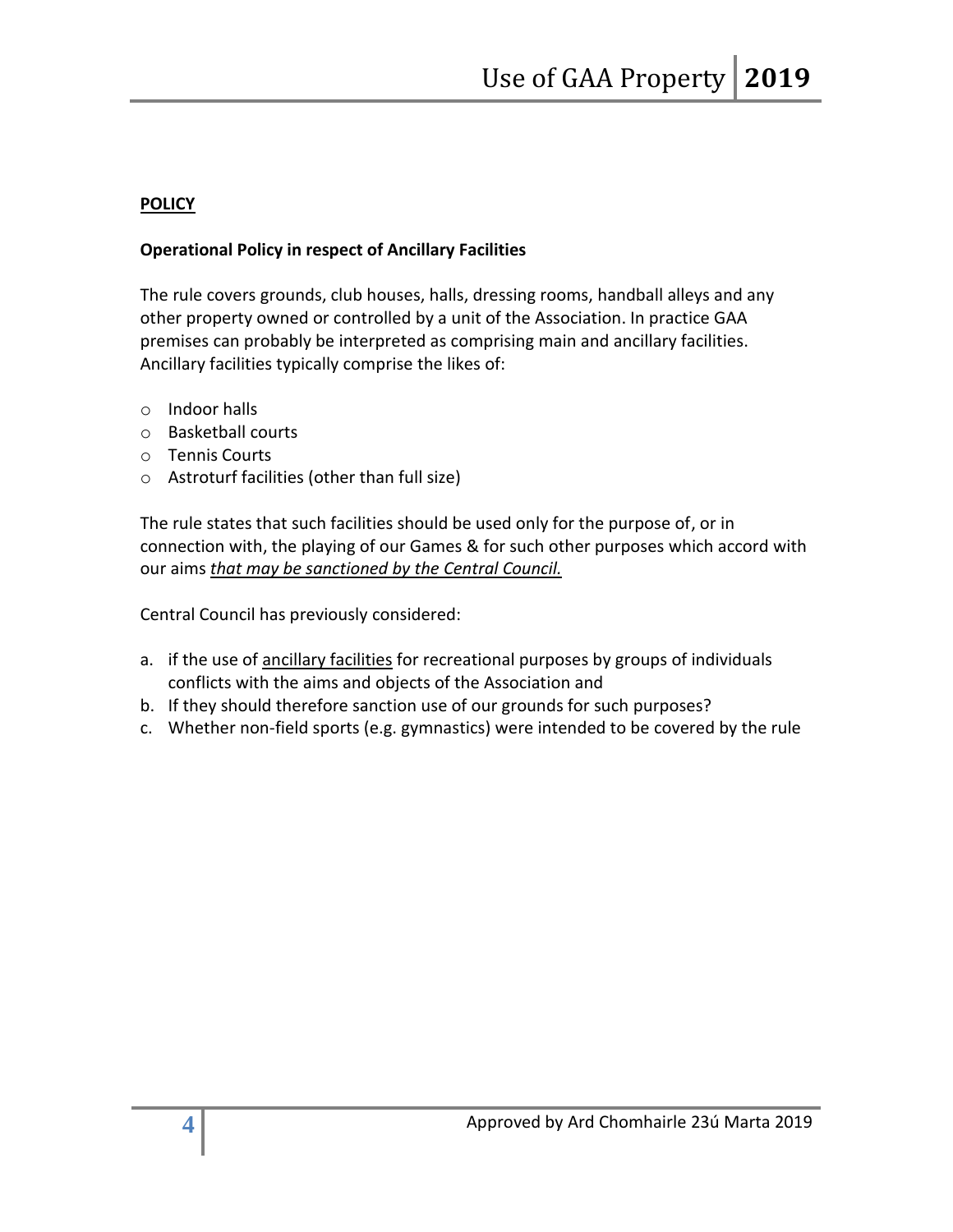## **Ard Chomhairle Policy on Ancillary Facilities**

- 1. The GAA does not permit use of its grounds or ancillary facilities\* by any other sporting associations (or units of same) promoting field sports.
- 2. The GAA does not permit use of its grounds or ancillary facilities for party political purposes or for other purposes that are clearly politically motivated or linked to a politically motivated group.
- 3. GAA clubs, at their discretion, and as part of their role as a community centred organisation may permit use of ancillary facilities to groups of individuals for recreational purposes that are not considered contrary to the GAA's own Aims and Objectives.
- 4. Use of GAA controlled property (including leasing or renting to any outside body or community group) for any purposes not specifically covered in items 1-3 above, requires the express permission of Central Council via the relevant County Committee.

\**Ancillary Facilities are defined as Club Houses, Halls, Dressing Rooms, Handball Alleys, Meeting rooms, Indoor halls, non-full-size Astro Turf facilities, squash, basketball or tennis courts and any similar facilities controlled by units of the Association.*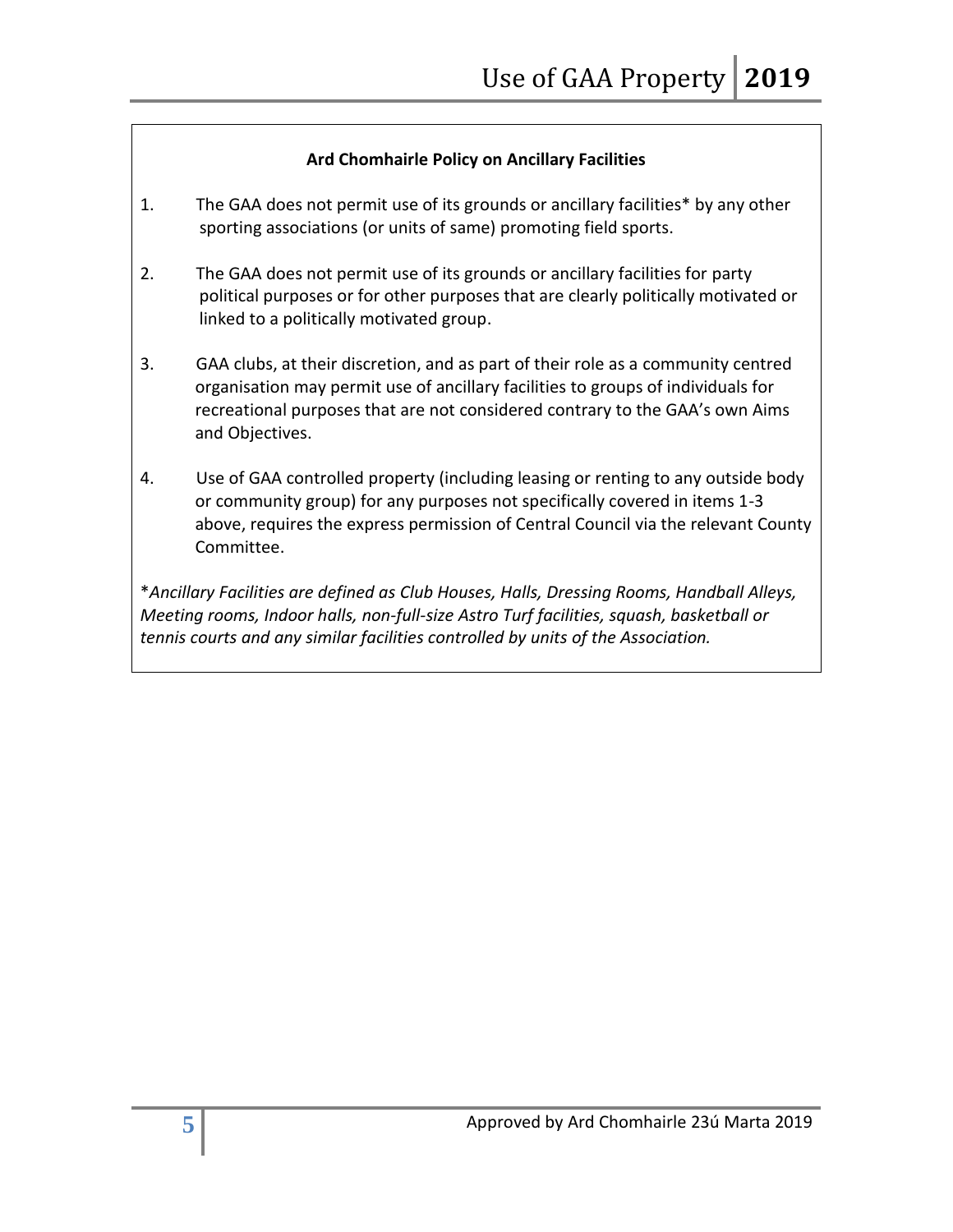# **Operational Policy in respect of Full Size and Juvenile Size Outdoor Playing pitches (inc. full size astro turf pitches)**

The reference in the Rule to "Grounds" can be interpreted as referring to outdoor playing facilities. Games not controlled by the Association will typically (but not exclusively) include the following:

- American Football
- Australian Rules Football
- Soccer
- Rugby Union
- Rugby League
- Hockey
- Cricket

Apart from the specific exceptions provided for in the case of Croke Park, only American Football, Australian Rules Football and Soccer have in the past received the sanction of Central Council to be played on GAA facilities, and all on the basis that they were not considered to be contrary to the objectives of the GAA.

Following Congress 2019 Central Council has the right to sanction the use of certain GAA Grounds for use by other sports in the specific circumstances set out below